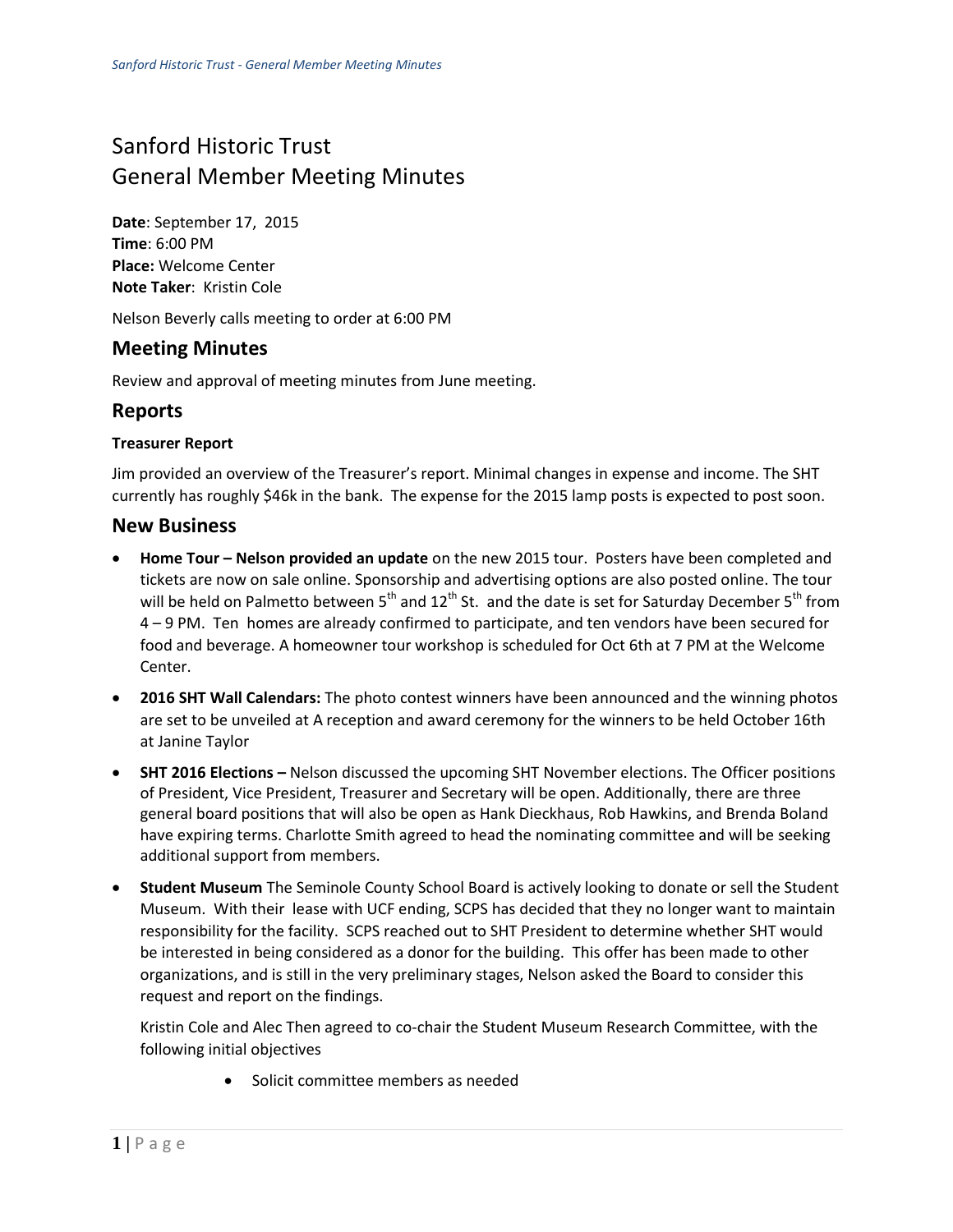- Collect necessary information
- Meet with school board representatives and/or other members of the community
- Rigorously analyze data
- Prepare written recommendation(s) for board and membership to consider for action

The goal of the committee is to determine if and how the Trust should pursue responsibility for the Student Museum, and if yes; how it should be operated and funded. The committee will report its findings to the members at the October meeting.

The upkeep of the Student Museum gardens by the Master Gardener Club requires a supporting organization to provide liability insurance coverage to the MGC. Jim Fears looked into the possibility of SHT providing rider coverage under our policy that would allow the MGC to continue upkeep of the gardens for a \$35 annual increase in the premium. Alec made a motion to approve, Denny seconds the motion which is unanimously approved..

Meeting Adjourned at 6:30

Sanford Historic Preservation Lecture Series

**Next Meeting** Thursday, September 17, 2015 6:30 PM • Historic Sanford Welcome Center, 230 E 1st St, Sanford, FL 32771

Minutes submitted by Secretary, Kristin Cole.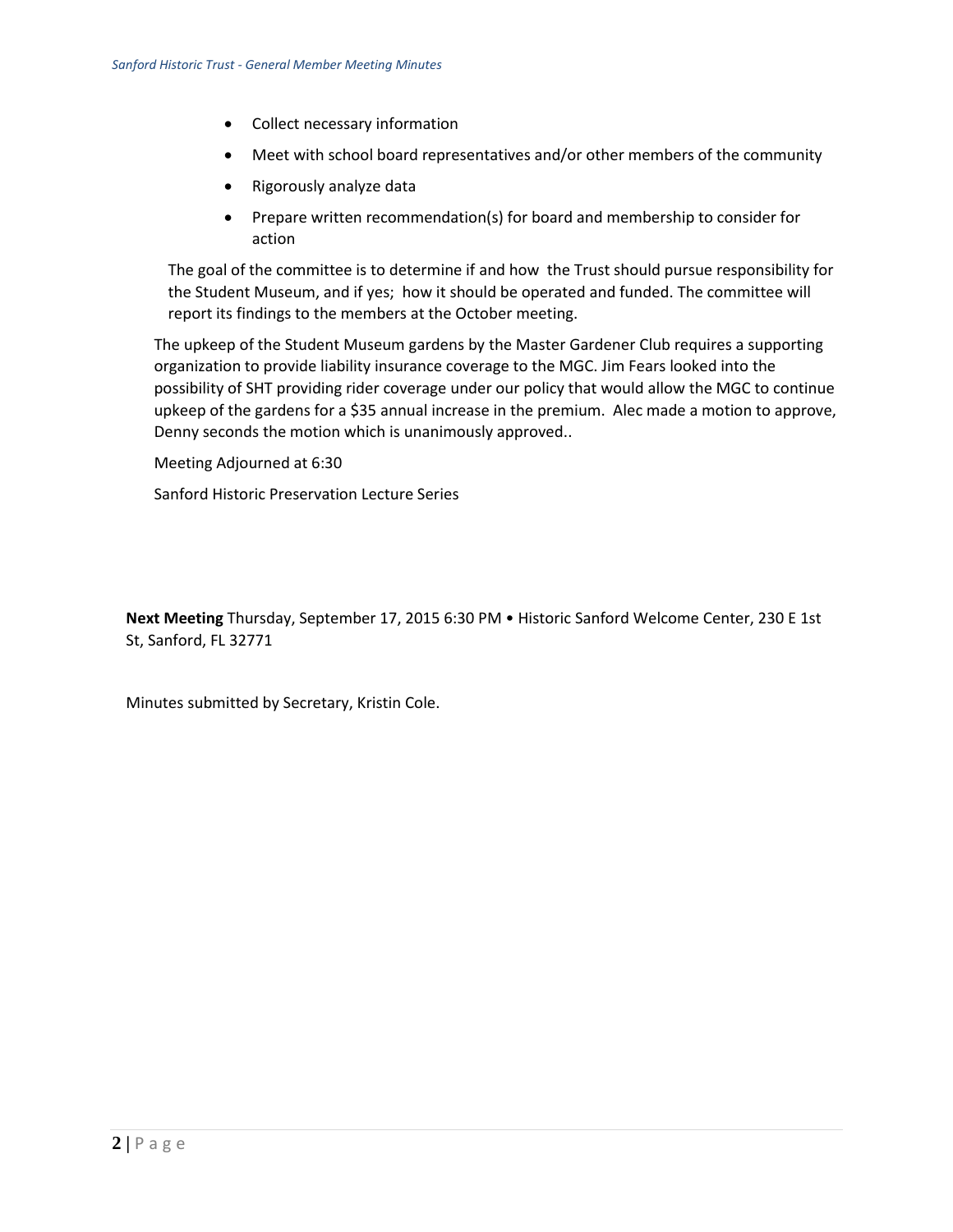Sanford Historic Trust Membership Sign In List

Date  $9/17/17$ 

| <b>First name</b> | Last name           | Organization | <b>Signature</b> |
|-------------------|---------------------|--------------|------------------|
| Thomas            | Abbott              |              |                  |
| Tammy             | Agnini              |              |                  |
| Linda or Silas    | <b>Barker</b>       |              |                  |
| Perla             | <b>Bello-Crosby</b> |              |                  |
| Nelson            | Beverly             |              |                  |
| Angela            | <b>Beverly</b>      |              |                  |
| <b>Brenda</b>     | <b>Boland</b>       |              | Sheler           |
| Logan or Beverly  | <b>Boothe</b>       |              |                  |
| <b>Brian</b>      | Casey               |              |                  |
| Jim               | Claypool            |              |                  |
| Kristin           | Cole                |              |                  |
| Kent or Fran      | Cramer              |              |                  |
| Edward            | De Los Santos       |              |                  |
| Cheryl            | Deming              |              |                  |
| Dan               | <b>Dieckhaus</b>    |              |                  |
| Hank              | <b>Dieckhaus</b>    |              |                  |
| Sumalee           | Eaton               |              |                  |
| Jim               | Fears               |              |                  |
| Lynn              | Fears               |              |                  |
| Elizabeth         | Frame               |              |                  |
| Denny             | Gibbs               |              |                  |
| Christina         | Grace               |              | Chistrascrace    |
| Amelia            | Green               |              |                  |
| Rob               | <b>Hawkins</b>      |              |                  |
| Charles           | Hull                |              |                  |
| Louis             | Jobin               |              |                  |
| David             | Johnson             |              |                  |
| Mike              | Knipfer             |              |                  |
| Leon G.           | Konieczy            |              |                  |
| Linda             | Kuhn                |              |                  |
| William           | Laramore III        |              |                  |
| Sharon            | McGrath             |              |                  |
| Melissa           | Medders             |              |                  |